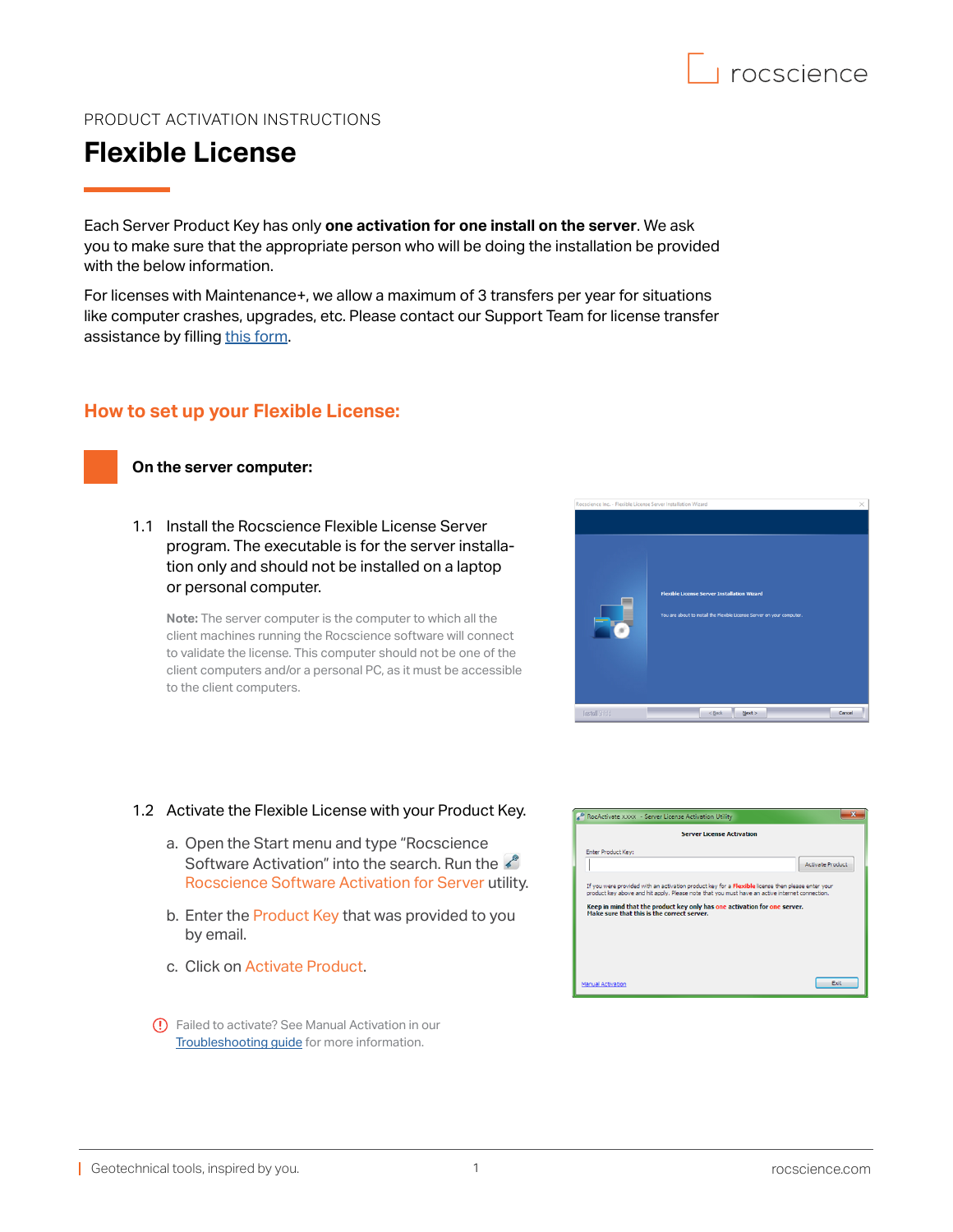

# PRODUCT ACTIVATION INSTRUCTIONS



2

### **On the client computer:**

2.1 Install the purchased Rocscience program with the links provided to you by email.



- 2.2 Configure the client computer using the Sentinel Admin Control Center (ACC). Client configuration only needs to be done once on each client machine.
	- a. Access ACC at <http://localhost:1947>in your web browser.
	- b. Select Configuration in the Options panel.
	- c. Select the Access to Remote License Manager tab and check Allow Access to Remote Licenses.
	- d. If the license server is on a different subnet or WAN, you might need to specify its IP in the Remote License Search Parameters edit box.
	- e. Click Submit to save your settings.